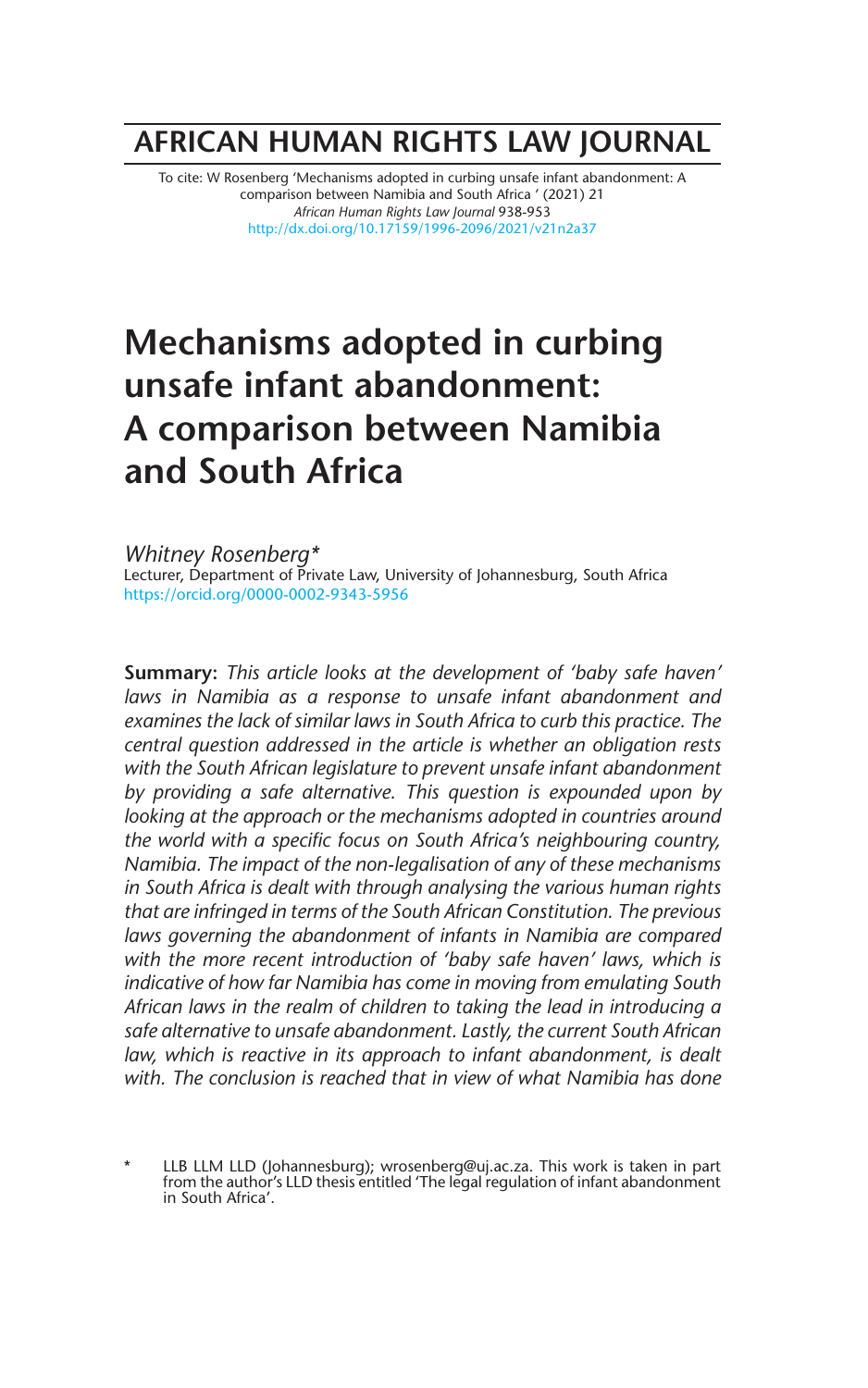*an obligation indeed rests on the South African legislature urgently to implement similar laws to save the lives and protect the various other rights of unsafely abandoned infants. It is proposed that 'baby savers' and 'baby safe haven laws' urgently should be introduced in South Africa to prevent further deaths through the unsafe abandonment of infants in places such as toilets, pit latrines and open fields.*

**Key words:** *unsafe infant abandonment; infant death; baby savers; baby safe havens; South Africa; Namibia; human rights*

### **1 Introduction: The worldwide issue of unsafe infant abandonment with a specific focus on Namibia**

The issue of unsafe infant abandonment, which often leads to the death of infants, is a worldwide problem that has seen many countries introduce mechanisms to prevent this practice. The two mechanisms that are discussed are 'baby savers', also referred to as 'baby boxes' or 'baby safes' and 'baby safe havens'. A baby saver is a box-like structure in the wall of a child and youth care centre or a place of safety. Once a baby is placed inside the structure an alarm is triggered that alerts a member of staff that a baby has arrived. The baby is then collected and attended to. A 'baby saver' may also be erected independently and may not necessarily be attached to the wall of a charitable institution. Under such circumstances, first responders and emergency medical services will collect the baby once the alarm is triggered. The advantages of using a baby saver are, first, that it provides a safe alternative to unsafe infant abandonment and, second, that women can remain completely anonymous when relinquishing their infants.

The other mechanism referred to is a 'baby safe haven'. This mechanism involves the personal handover of an infant to a member of staff at a hospital, police station or fire station. In some instances a church may also function as a safe haven. However, in these instances mothers do not have the assurance of complete anonymity.<sup>1</sup>

<sup>1</sup> AE Boniface & W Rosenberg 'The challenges in relation to undocumented abandoned children in South Africa' (2019) 1 *Journal of South African Law* 49; Also see AE Boniface & W Rosenberg 'The potential effects of the legalisation of<br>baby safes and anonymous birth on the parental responsibilities and rights of<br>unmarried fathers in South Africa' (2017) 80 *Journal of Contem Dutch Law* 254; In addition, see W Rosenberg 'The illegality of baby safes as a hindrance to women who want to relinquish their parental rights' (2015) 1 *Athens Journal of Law* 201.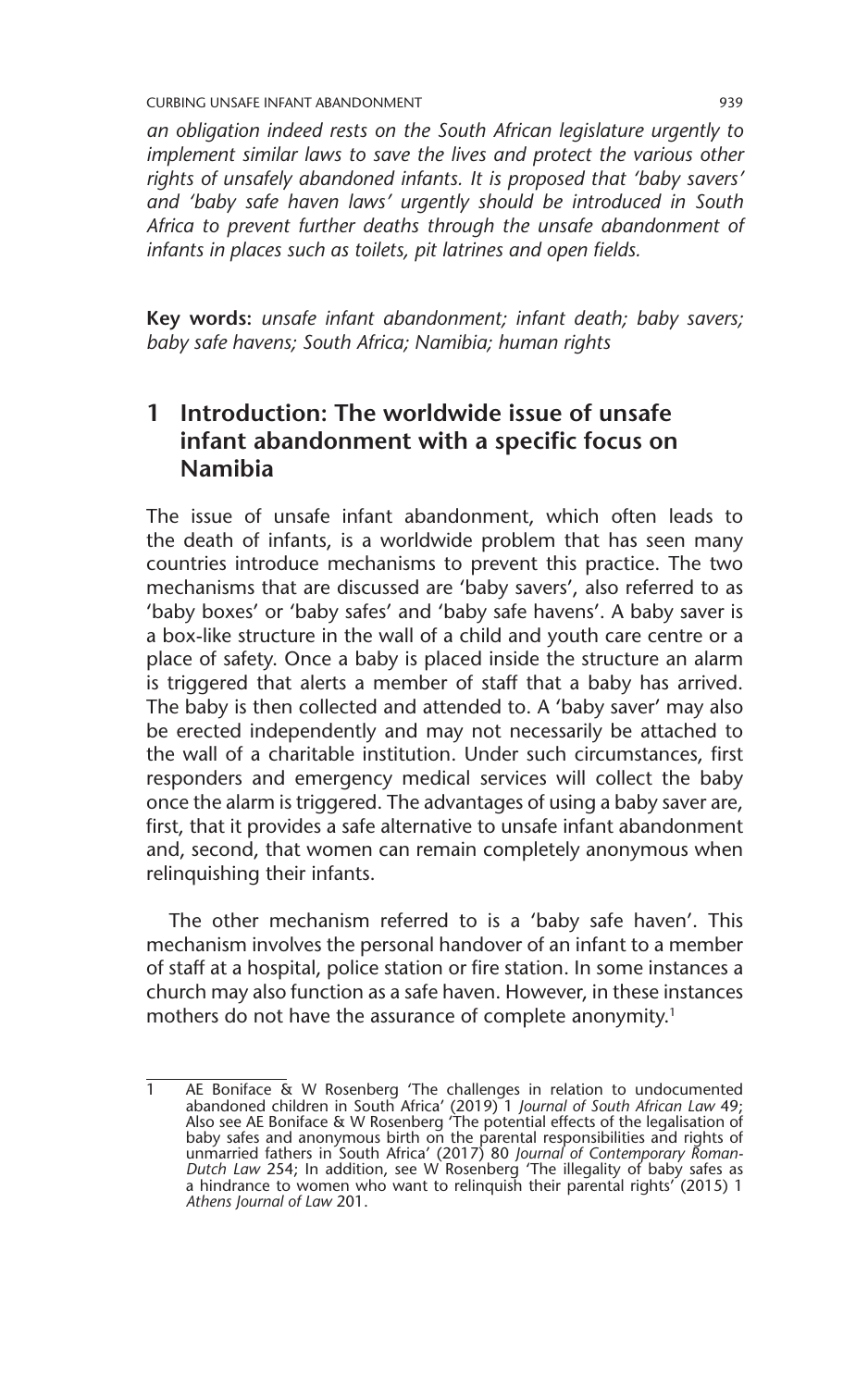In June 2011 China's first baby box was installed in a children's home in Shijiazhuang City, Hebei Province. Thereafter, baby boxes expanded into 32 locations in 16 regions. Dr Wang reports that 1 400 abandoned babies have been accepted through these boxes and that, through the implementation of these boxes, China has improved the survival rate of abandoned babies and in so doing has realised its goal of 'putting life and children's best interests first':2

Through the Baby Box project, we were confronted with the challenge of systematically solving baby abandonment. Abandoned babies are socially vulnerable, so it is the joint responsibility of the government and society to find them as soon as possible and protect them properly. Baby Boxes were installed as a humane measure to protect the right to life of infants, and thus they must be universally established.

India introduced the baby box in the form of a cradle as early 1978 and since then the concept of having a cradle with an alarm attached to it has been followed.<sup>3</sup> The Republic of Korea saw the introduction of the first ever baby safe in December 2009 according to Rak, and between December 2009 and the end of December 2017 a total of 1 300 babies have been safely relinquished in this box.4

In Africa the development of baby safe haven laws in Namibia came as a result of the rise in the number of babies reportedly dumped on a monthly basis. In 2008 staff at the Gammans Water Care Works in Windhoek reported that 13 babies were dumped or flushed down toilets every month.<sup>5</sup> Although no official statistics exist, those provided by the police suggest that the problem is a 'significant' one.6 The cases of concealment of birth more than doubled between 2003 and 2007 from six to 23 cases. This report is according to Hubbard who suggests that infanticide and baby

<sup>2</sup> Z Wang 'Development and challenge of protection measures for abandoned babies in China' (2018) 14th Asian Congress of Health Promotion in Kumamoto 37.

<sup>3</sup> S Bhalla 'The present situation and issues relating to children being abandoned in baby boxes/cradle in India' (2018) 14th Asian Congress of Health Promotion in Kumamoto 46.

<sup>4</sup> LJ Rak 'Baby boxes past, present and future' (2018) 14th Asian Congress of Health Promotion in Kumamoto 53.

<sup>5</sup> K Lewis 'Baby dumping on the rise in Namibia' 4 April 2013, https://www. voanews.com/africa/baby-dumping-reported-rise-namibia (accessed 6 February 2020); National Planning Commission with support from UNICEF 'Children and adolescents in Namibia 2010: A situation analysis' 2010, https://www.unicef. org/sitan/files/SitAn\_Namibia\_2010.pdf (accessed 6 February 2020); D Hubbard 'Baby dumping and infanticide' 2008 Gender Research and Advocacy Project of the Legal Assistance Centre, Windhoek, Namibia 3, https://www.lac.org.na/ projects/grap/Pdf/mono1infant.pdf (accessed 21 July 2021). 6 Hubbard (n 5) 1, 6. The Namibian delegation, while presenting the report on

the Elimination of All Forms of Discrimination Against Women published in 1995 to the United Nations Committee, conceded that 'infanticide is a significant problem in Namibia'.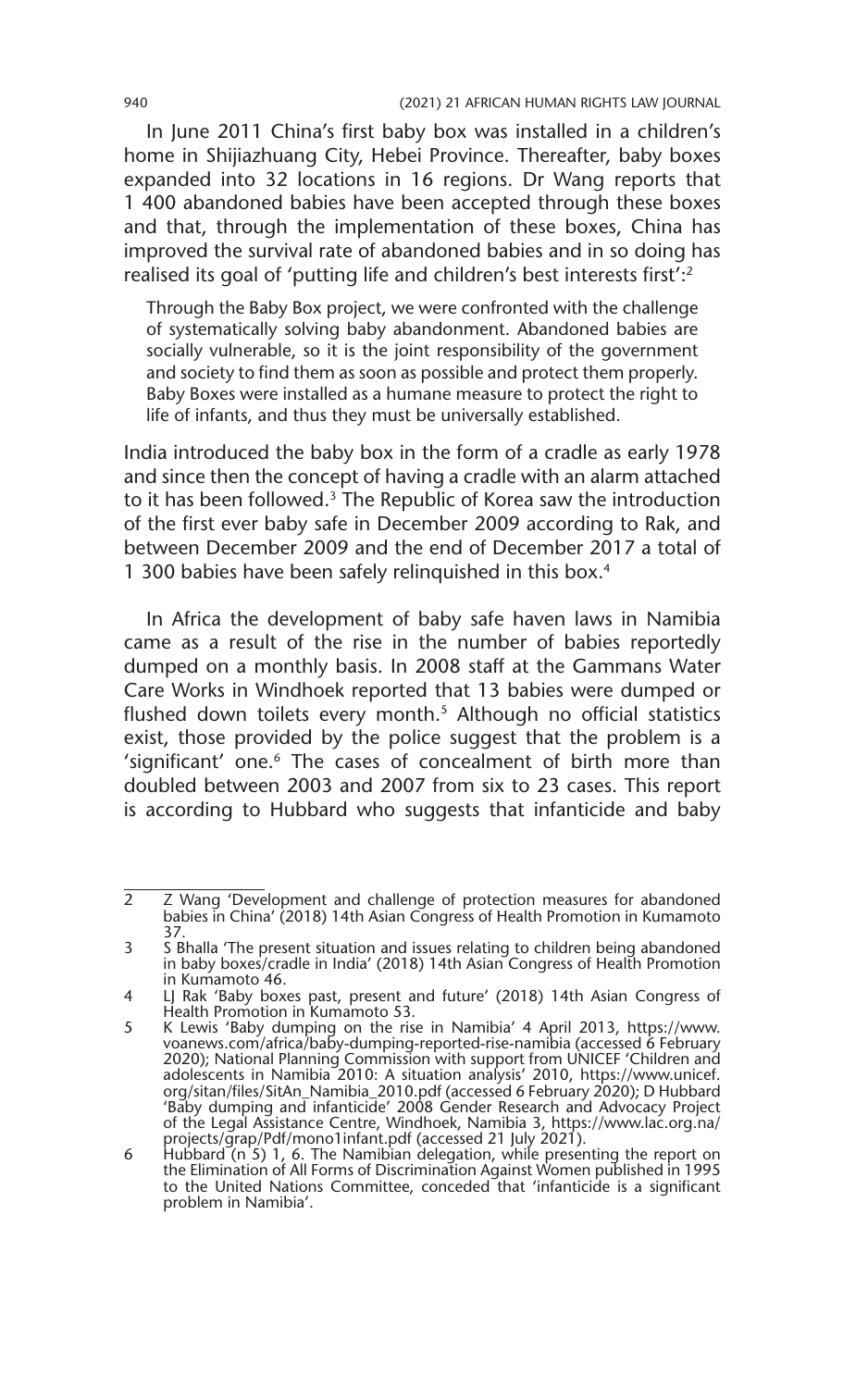abandonment could have been on the increase in recent years.<sup>7</sup> The issue in Namibia was so significant that in 1998 the Deputy Minister of Home Affairs urged fathers to take responsibility by finding out from women what happened to their babies. Speaking out against baby abandonment, in 2003 the Women's Action for Development (WAD), the SWAPO Party Women's Council and the SWAPO Party Youth League called for increased government action and that various stakeholders must develop ways to combat this issue.<sup>8</sup>

Hubbard cites reasons for infant abandonment, including the following: traditional views surrounding pre-marital sex and having a baby outside of wedlock; the reality of having to care for a child on her own; if the woman is involved in prostitution, having a child could hinder her ability to continue earning a living; teenage pregnancy and the mother's lack of readiness to look after a child; a lack of knowledge of other available options and the fear of the child having been infected with HIV.<sup>9</sup> These reasons were confirmed by Diende from the Congress of Democrats during a parliamentary debate in 2007, when she further stated that the role of the fathers of these abandoned children is not being addressed.10 She pleaded with families to be more supportive of these women.<sup>11</sup> In this parliamentary debate the Minister of Gender Equality and Child Welfare stated that there is a demand to expand certain services to help desperate women in need.<sup>12</sup>

The Deputy Minister of Health stated that a new adolescentfriendly health service was being used to address the problem of baby-dumping through the training of health care workers with the knowledge of how to deal with teenagers more sensitively. This goal coupled with counselling services for pregnant teenagers was being

<sup>7</sup> Hubbard (n 5) 2.<br>8 Hubbard (n 5) 1

Hubbard  $(n 5)$  16.

Hubbard (n 5) 9. These reasons are similar to those cited by D Blackie 'Child abandonment and adoption in the context of African ancestral beliefs in contemporary urban South Africa' Fact Sheet on child abandonment research in South Africa research study 20 May 2014; also generally see D Blackie 'Sad, mad and bad: Exploring child abandonment in South Africa' LLM dissertation, University of Witwatersrand, 2014; these reasons were elaborated on in Namibia's parliamentary debate of 2007 after a motion calling for research into the issue of baby dumping had been tabled in the National Assembly by Diende from the Congress of Democrats an opposition party. See Hubbard (n 5) 10-15;<br>see also N Hadimanović 'Confidential and anonymous birth in national laws<br>– useful and compatible with the UN Convention on the Rights of the Chi

<sup>10</sup> Hansard, National Assembly, 26 September 2007 (Hon Diende); Hubbard (n 5) 10.

<sup>11</sup> As above.

<sup>12</sup> Hubbard (n 5) 11-12.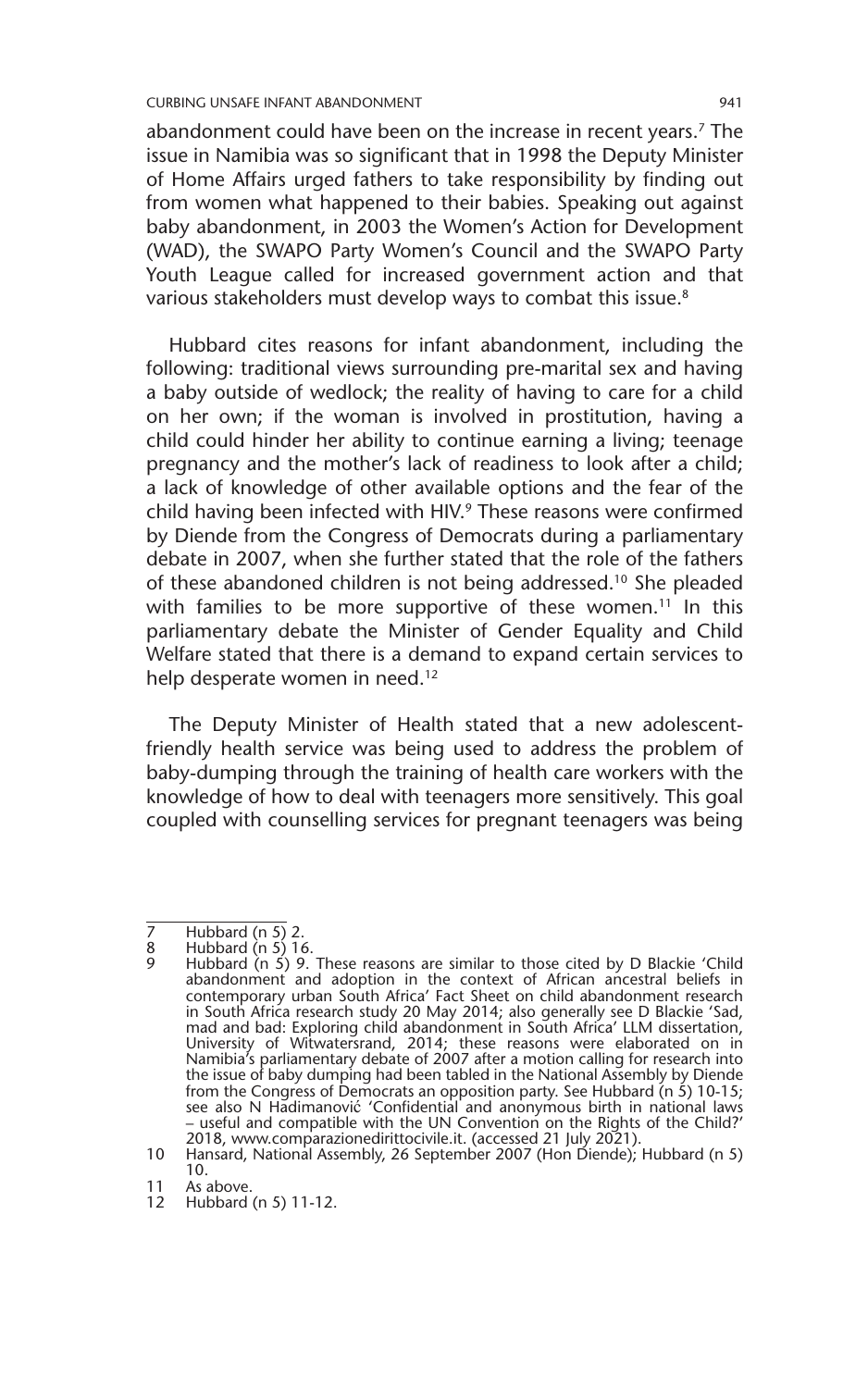developed.13 Furthermore, the Minister of Home Affairs offered a list of recommendations, one of which pointed out the importance of the right to life of the child as protected by article 6 of the Namibian Constitution.14

At the end of the parliamentary debate in 2007 no mention was made of a safe haven law specifically to deal with the issue of babydumping. However, the question was left open to the public as to how it should be addressed. At the time only in draft form, the Child Care and Protection Act suggested the implementation of safe haven laws. Issues raised for public debate were highlighted and point to the limitations posed by these laws, such as considering the rights of biological fathers; children being deprived of the right to know their origins; and mothers giving birth in unsafe circumstances.15 At the same time, the Act set out the advantages of safe haven laws in reducing the number of infant murders and illegal abortions. Additionally, safe haven laws could be a means to reach out to fathers to provide them with an opportunity to care for their children,<sup>16</sup> As a result, in 2019 the baby safe haven laws were introduced in Namibia.

### **2 Infringement of human rights in the unsafe abandonment of infants under the South African Constitution**

Various rights are impacted when an infant is unsafely abandoned. The most obvious of these rights are the infant's right to life as guaranteed in section 11 of the South African Constitution and the infant's right to human dignity as guaranteed in section 10. Each time an infant is discarded in an open field, dustbin or pit latrine, the practice threatens the life of that infant and infringes upon the infant's dignity. Statistics demonstrate that unsafe infant abandonment in more than half of all cases leads to infant death.<sup>17</sup> A further right that is threatened is the infant's right to knowledge of his or her origins because in most cases of unsafe infant abandonment the mother's identity is unknown and, therefore, the child's identity

<sup>13</sup> Hansard, National Assembly, 23 October 2007 (Hon Haingura); Hubbard (n 5) 12.

<sup>14</sup> Hansard, National Assembly, 22 November 2007 (Hon Nghidinwa); Hubbard (n 5) 14.

<sup>15</sup> P Caplan 'The Draft Child Care and Protection Act issues for public debate booklet 2' (no date), http://www.lac.org.na/projects/grap/Pdf/ccpa-nwsppr-insert2.pdf (accessed 6 February 2020).

<sup>16</sup> As above.<br>17 Information

<sup>17</sup> Information compiled by Nadene Grabham Director of the Door of Hope Children's Mission Johannesburg. Up to 8 September 2021 60 infants were unsafely abandoned and 34 of these infants were found dead.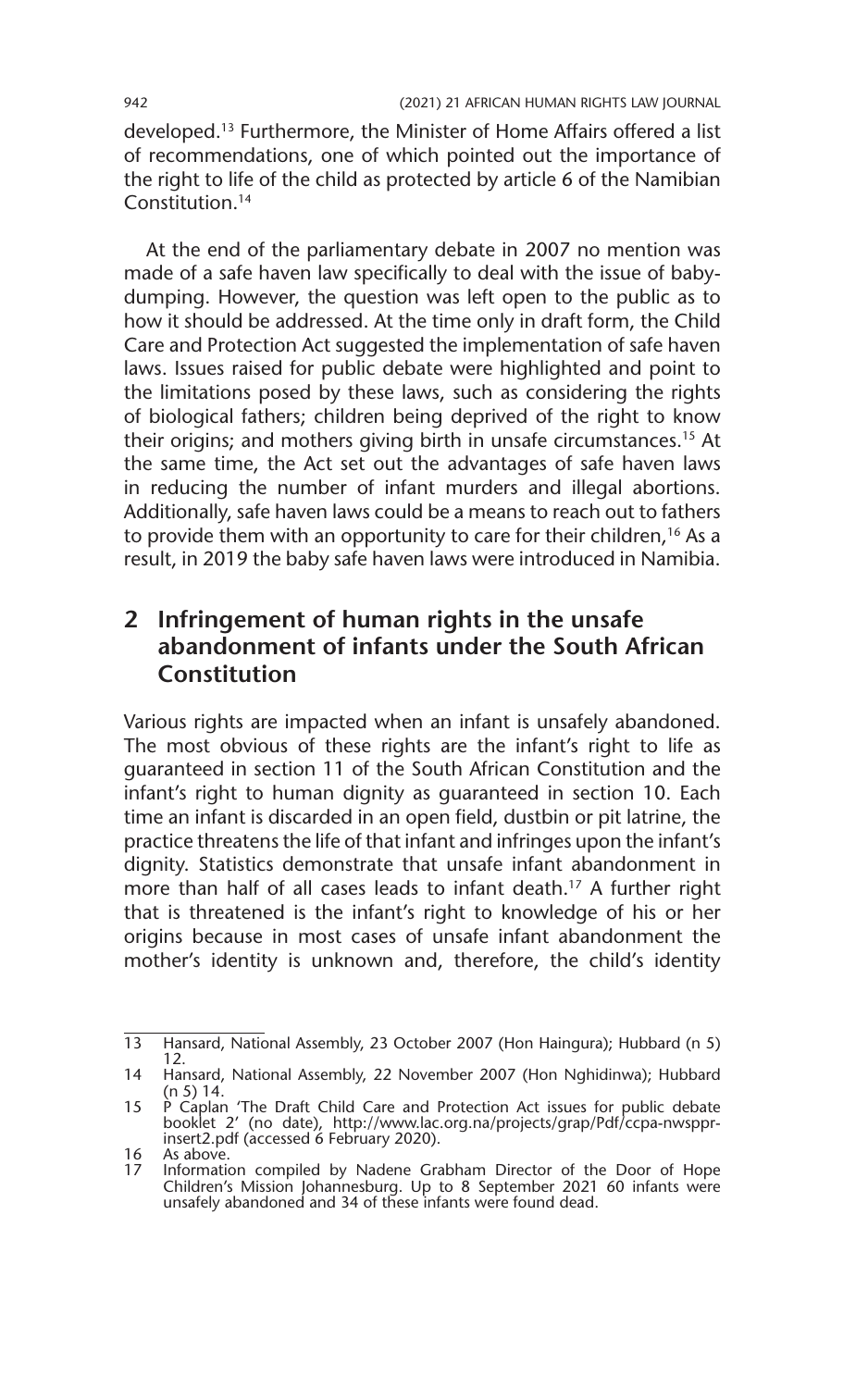also remains unknown. Although not specifically mentioned in the South African Constitution, this right exists in terms of other rights,<sup>18</sup> such as section 12 (the right to freedom and security of the person), which includes control over one's body and one's mind<sup>19</sup> and, therefore, the child's psychological development may be impacted without this knowledge.<sup>20</sup> Section 18, which encompasses the right to freedom of association, also protects the right to knowledge of one's origins. Freedom of association is not limited to companies but also applies to family relations.<sup>21</sup> A child's right to a legal identity is encompassed in the right to a name and nationality from birth (section  $28(1)(a)$ ).<sup>22</sup> The right to family and parental care (section 28(1)(b)) entails that where such a family no longer is in existence, then at the very least information must be provided to the child of his or her origins, otherwise the right to knowledge of origins will be infringed.23 Section 28(2), which deals with the best interests of the child, also includes the right to an identity according to Giroux.<sup>24</sup> Lastly, the right to human dignity comprises the right to knowledge of one's origins as various authors suggest that dignity is at the core of psychological well-being.25 Despite the various rights at play arising out of the unsafe abandonment of an infant, the right to life remains the most important of all rights and the threat of an infringement of this fundamental right warrants a look at the alternative options available in lieu of unsafe infant abandonment.

<sup>18</sup> W Rosenberg 'Does the right to know one's origins exist and can it be limited?' (2020) 4 *Journal of South African Law* 724.

<sup>19</sup> I Currie & J de Waal *The Bill of Rights handbook* (2013) 258; I Rautenbach & R Venter *Rautenbach-Malherbe constitutional law* (2018) 277; also see *AB v Minister of Social Development* 2015 (4) All SA 24 (GP).

<sup>20</sup> Rosenberg (n 18) 728.<br>21 AF Boniface 'Do childre

<sup>21</sup> AE Boniface 'Do children in South Africa have a right to a family? An exploration of the development of the concept "a right to a family" in South African Law' 2015 Conference Proceedings International Workshop on Law and Politics 230-242; Rosenberg (n 18) 729.

<sup>22</sup> Rosenberg (n 18) 733.<br>23 However see Rosenbe

However, see Rosenberg (n 18) 724-745 for a discussion on the weighing of the right to knowledge of one's origins versus the right to life. It is found that the right to life prevails and thus the limitation of the right to knowledge of the child's origins is warranted in terms of the limitation clause in sec 36 of the Constitution.

<sup>24</sup> M Giroux & M de Lorenzi 'Putting the child first: A necessary step in the recognition of the right to identity' (2011) 27 *Canadian Journal of Family Law* 59-60.

<sup>25</sup> DM Ziedonis, C Larkin & R Appasani 'Dignity in mental health practice and research: Time to unite on innovation, outreach and education' (2016) 44 *Indian Journal Medical of Research* 491.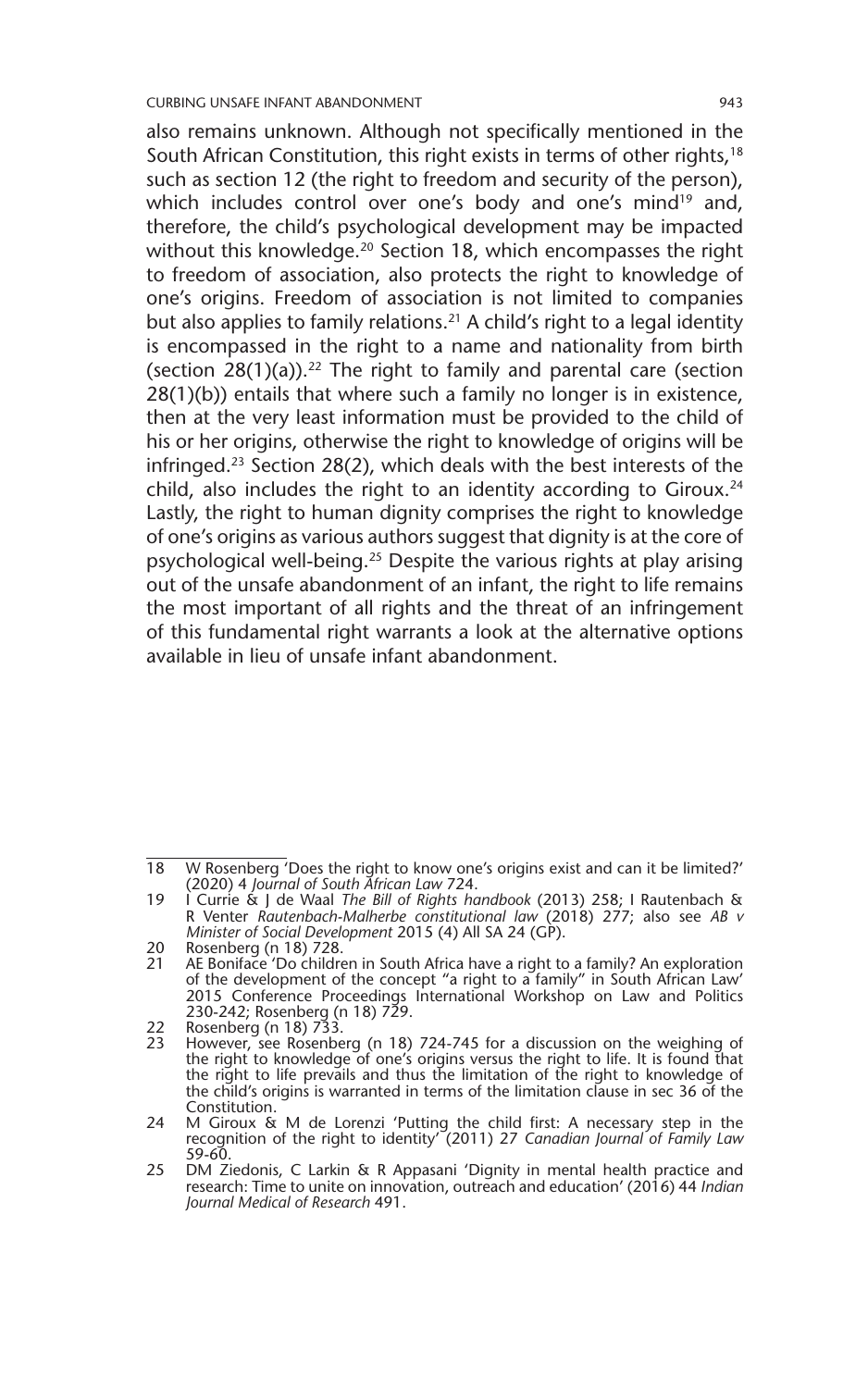#### **3 Previous laws governing the abandonment of infants in Namibia**

Up to this point in Namibia the laws pertaining to children emulated the South African approach. This was because the laws of the Union of South Africa were applied to the territory of Namibia following delegation by the King of Great Britain from the mandate of the League of Nations.26 For example, the Namibian Children's Act 33 of 1960 was inherited from South Africa.<sup>27</sup> However, in the sphere of developing a solution to unsafe infant abandonment Namibia now has taken the lead. The abandonment of infants is not an occurrence that is unique to Southern Africa – it occurs in both Europe and America,28 as well as in other parts of Africa and the world, as stated above. Having newly-enacted safe haven laws, Namibia serves as both a positive example as well as a warning to carefully consider each aspect of these laws to avoid repercussions such as those which were experienced in the state of Nebraska.29

The Children's Act 33 of 1960 is Namibia's primary piece of legislation on children and, as stated above, at independence this legislation was inherited from South Africa.<sup>30</sup> The law reform came as a result of the outdated nature of this law and the fact that its colonial origin meant it did not cater to the needs of an African

<sup>26</sup> For more on how South African law has influenced Namibian law, see SK Amoo *An introduction to Namibian Law: Materials and cases* (2018) 60.

<sup>27</sup> For more on how South African law has influenced Namibian law, see Amoo (n 26) 60.

<sup>28</sup> The US state of Texas enacted a Baby Moses law in 1999 to stop unsafe infant abandonments when numbers were on the rise. See SE Dreyer 'Texas' safe haven legislation: Is anonymous, legalized abandonment a viable solution to newborn discardment and death?' (2002) 12 *Texas Journal of Women and The Law* 167; M Athans 'Saving abandoned lives: Community programs seek to keep mothers from discarding their newborns' Austin AM.-Statesman, 16 January 2000 A2, https://0-bi-gale-com.ujlink.uj.ac.za/global/article/GALE%7CA66141306/ e4e60ac5be9d021c50310be6ed663fca?u=rau\_itw (accessed 8 November 2021). In Europe, Germany implemented the use of the *babyklappen* in 2000 and its success is illustrated by the fact that between 2001 to 2007, 143 infants were safely relinquished in these safes. See S Benner *Babyklappe und anonyme geburt: ist die kindesabgabe durch babyklappe und anonyme geburt moralisch vetretbar?* (2010) 18.

<sup>29</sup> The state of Nebraska failed to set an age limit for children who may be relinquished safely in terms of safe haven laws and this resulted in a spate of a relinquishment of older children. See DK Donnelly 'Nebraska's youth need help – but was a safe haven law the best way?' (2009-2010) 64 *University of Miami Law Review* 771-808, 775-776; B Neal 'Reforming the safe haven in Ohio: Protecting the rights of mothers through anonymity' (2012) 25 *Journal of Law and Health* 347-380, 353; further see LJ Cornett 'Remembering the endangered<br>"child": Limiting the definition of "safe haven" and looking beyond the safe<br>haven law framework' (2009-2010) 98 *Kentucky Law Journal* 833.

<sup>30</sup> Caplan (n 15); P Caplan 'Revision of Namibia's Draft Child Care and Protection Act Final Report' 2010, https://www.lac.org.na/projects/grap/Pdf/ccparevision\_of\_draft.pdf (accessed 6 February 2020).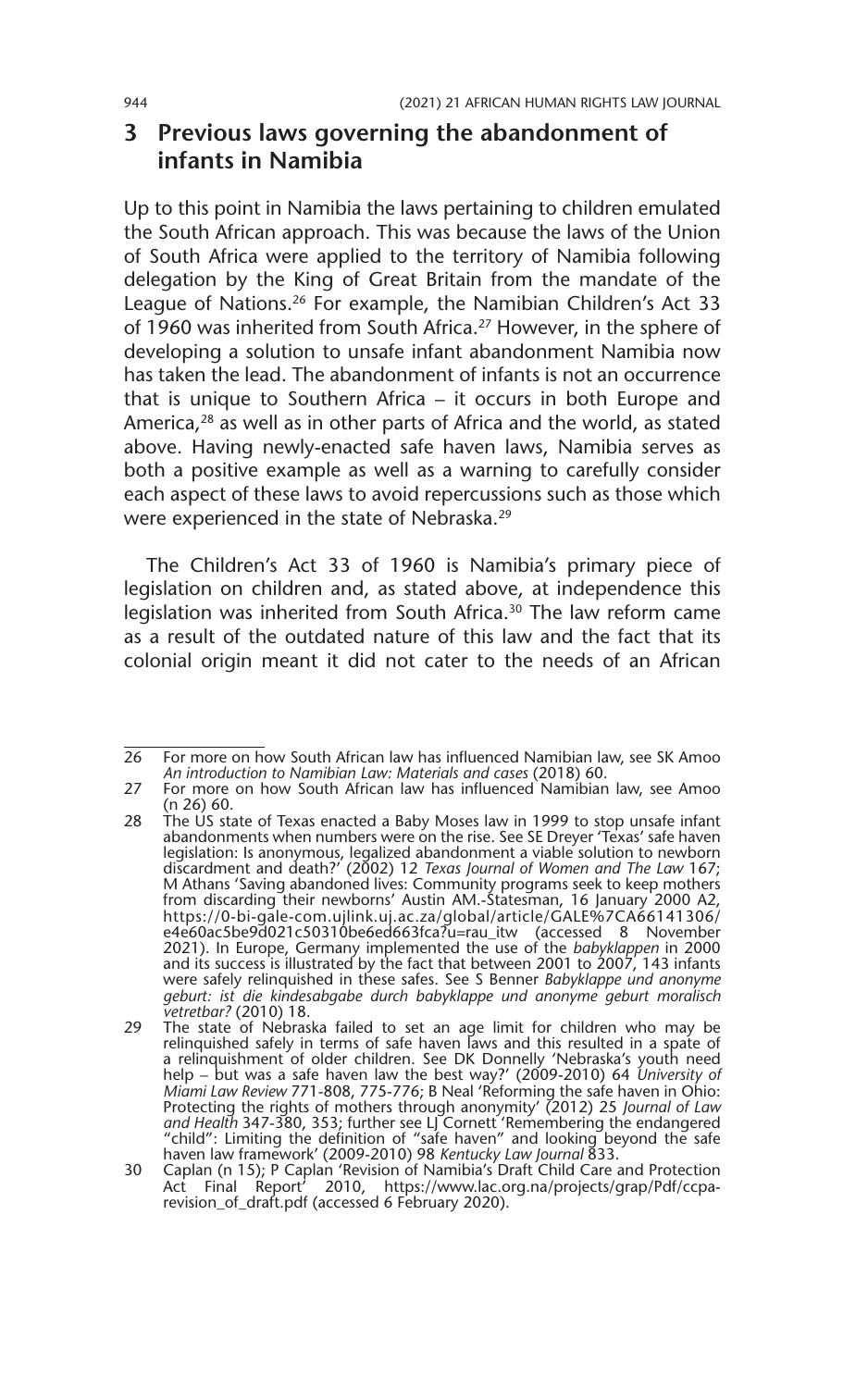society.<sup>31</sup> In terms of the previous Namibian law, section 18 of the Children's Act 33 of 1960 regards the abandonment of an infant as a crime.<sup>32</sup> Section 18 also holds both parents liable for the care of the child. Further, the concealment of birth of a child is an offence in terms of section 7 of the General Law Amendment Ordinance 13 of 1962.<sup>33</sup> In addition, similarly to South African law, a parent who abandoned a child could be charged with murder, attempted murder or culpable homicide depending on the circumstances in which the infant was abandoned. Namibia also has the common law crime of 'exposing an infant' which consists of abandoning an infant in a life-threatening environment.<sup>34</sup>

In the past, a child who was abandoned would be classified as a 'child in need of care' in terms of the Children's Act 33 of 1960. The child would be placed in a foster home or a children's home as places of safety pending an inquiry by the Children's Court.<sup>35</sup> After an inquiry the infant would be placed in a more permanent foster home or children's home,<sup>36</sup> a medical examination could be ordered if required and, if reunification with the biological parents is not possible, the child would be made available for adoption.<sup>37</sup> This procedure after a child has been abandoned is similar to the one currently observed in terms of South African law. The Namibian Children's Act 33 of 1960 has been repealed by the Child Care and Protection Act 3 of 2015.

#### **4 Safe haven laws in Namibia and their shortcomings**

Section 227 of the Child Care and Protection Act,<sup>38</sup> which entered into force on 30 January 2019, provides the procedure for dealing with abandoned children left with approved authorities. Section 227(1) states that

<sup>31</sup> As above.<br>32 Sec 3050

Sec 305(3)(b) of the South African Children's Act 38 of 2005 provides that the abandonment of an infant is a crime and in terms of sub-sec (6) a person is liable to a fine or imprisonment of a period not exceeding ten years.

<sup>33</sup> In South Africa the offence of concealment of birth is governed by sec 113 of the General Law Amendment Act 46 of 1935.

<sup>34</sup> In South Africa, if murder or attempted murder cannot be proved, the exposure of an infant may warrant the alternative offence of concealment of birth in terms of sec 113 of the General Law Amendment Act 46 of 1935. This in terms of sec 258 of the Criminal Procedure Act 51 of 1977.

<sup>35</sup> Secs 26-29 of the Children's Act 33 of 1960.

Sec 31 of the Children's Act 33 of 1960.

<sup>37</sup> Parental consent for adoption is not necessary if the parent has deserted the child. However, if the parents' whereabouts are known, they must be given an opportunity to be heard. See secs 72 & 73 of the Children's Act 33 of 1960.

<sup>38</sup> Act 3 of 2015.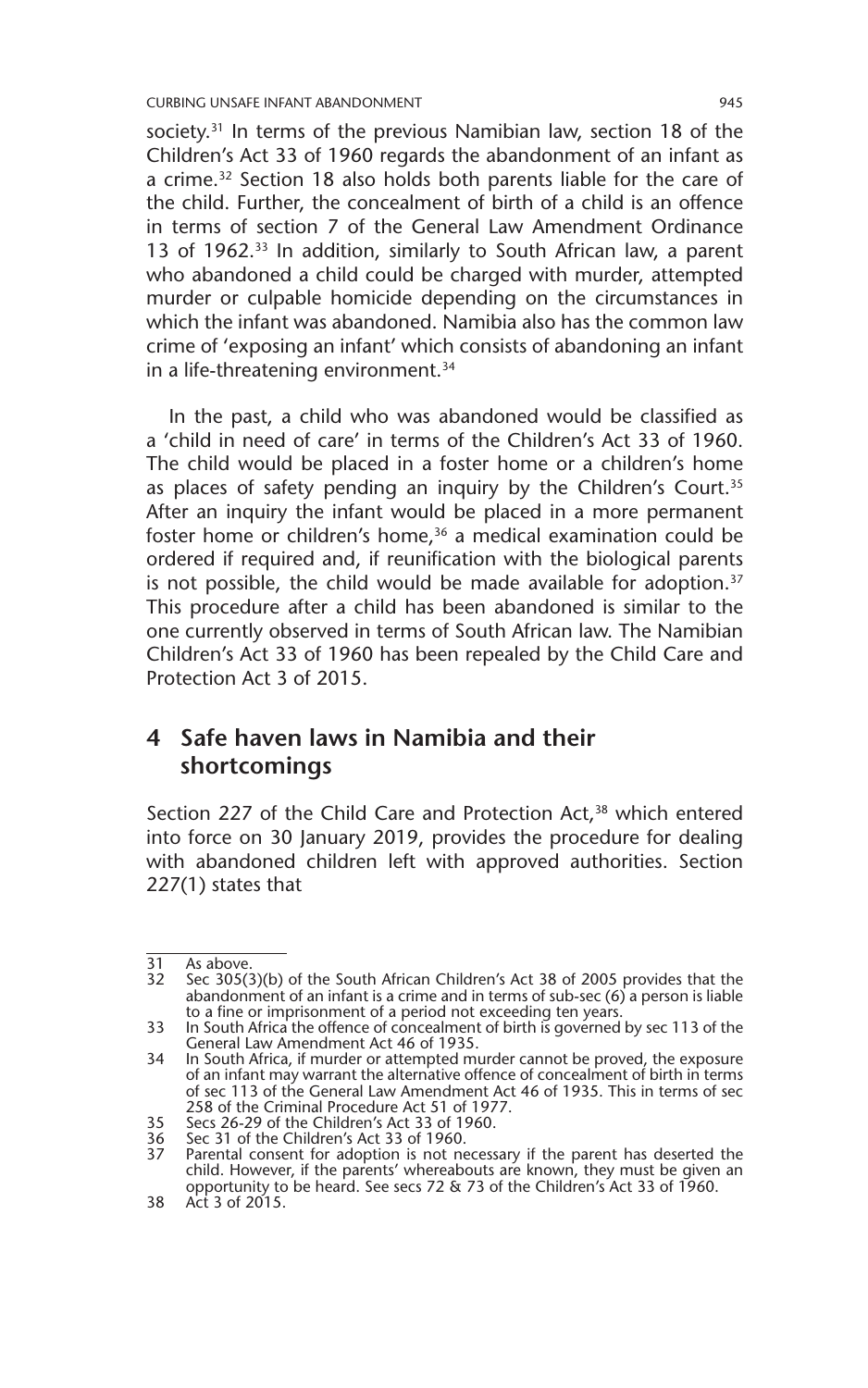a parent, guardian or care-giver of a child who abandons the child may not be prosecuted under section 254 for such abandonment if the child (a) is left within the physical control of a person at the premises of a hospital, police station, fire station, school, place of safety, children's home or any other prescribed place; and (b) shows no signs of abuse, neglect or malnutrition.39

Further, this section goes on to provide that anyone who finds an abandoned child must report the finding to the police or to a designated social worker.<sup>40</sup> If the finding is reported to the police, the police must immediately inform a designated social worker.<sup>41</sup> The social worker then has the responsibility to place the child in a place of safety and to start an investigation in terms of section 139 of the Act.<sup>42</sup> In terms of subsection 5 a social worker who has been notified of an abandoned child must call upon any person to claim responsibility for the child through publication in at least one national newspaper circulating in Namibia and in another in the area in which the child was abandoned. Furthermore, the social worker must cause a radio announcement to be broadcast on at least one national radio station in terms of paragraph (b). Section 227 also makes provision for a person who has changed their mind and wishes to reclaim the child, and subsection 6 gives the person 60 days from the date on which the child was abandoned. However, in this instance the child will be treated as one in need of protective services in terms of section  $131(1)^{43}$  and the social worker will investigate the circumstances surrounding the child and related issues in terms of section 139 of the Act.<sup>44</sup> In respect of adoption, an abandoned

- 40 Sec 227(2).<br>41 Sec 227(3).
- 41 Sec 227(3).

<sup>39</sup> Sec 254: '(1) Subject to the provisions of s 227(1), a parent, guardian or other person who has parental responsibilities and rights in respect of a child, care-giver or person who has no parental responsibilities and rights in respect of a child but who voluntarily cares for the child either indefinitely or temporarily, commits an offence if that parent or care-giver or other person (a) abuses or deliberately neglects the child; or (b) abandons the child, and is liable on conviction to a fine not exceeding N\$50 000 or to imprisonment for a period not exceeding ten years or to both such fine and such imprisonment. (2) A person who is legally liable to maintain a child commits an offence if that person, while able to do so, fails to provide the child with adequate food, clothing, lodging and medical assistance and is liable on conviction to a fine not exceeding N\$50 000 or to imprisonment for a period not exceeding 10 years or to both such fine and such imprisonment.'

<sup>42</sup> Sec 227(4); in terms of sec 139 a social worker has 45 days within which to investigate the circumstances surrounding the child and to compile a report that must be submitted to the Children's Court.

<sup>43</sup> 'Child in need of protective services (1) In this Chapter, a child is in need of protective services, if that child (a) is abandoned or orphaned and has insufficient

care or support.' 44 Sec 139 of the Child Care and Protection Act 3 of 2015 reads as follows: '(3) For purposes of an investigation made under this section, a designated social worker may (a) question any person who may have relevant information in order to establish the facts surrounding the circumstances giving rise to the concern; (b) evaluate the child's family circumstances;  $\overline{c}$  evaluate the child's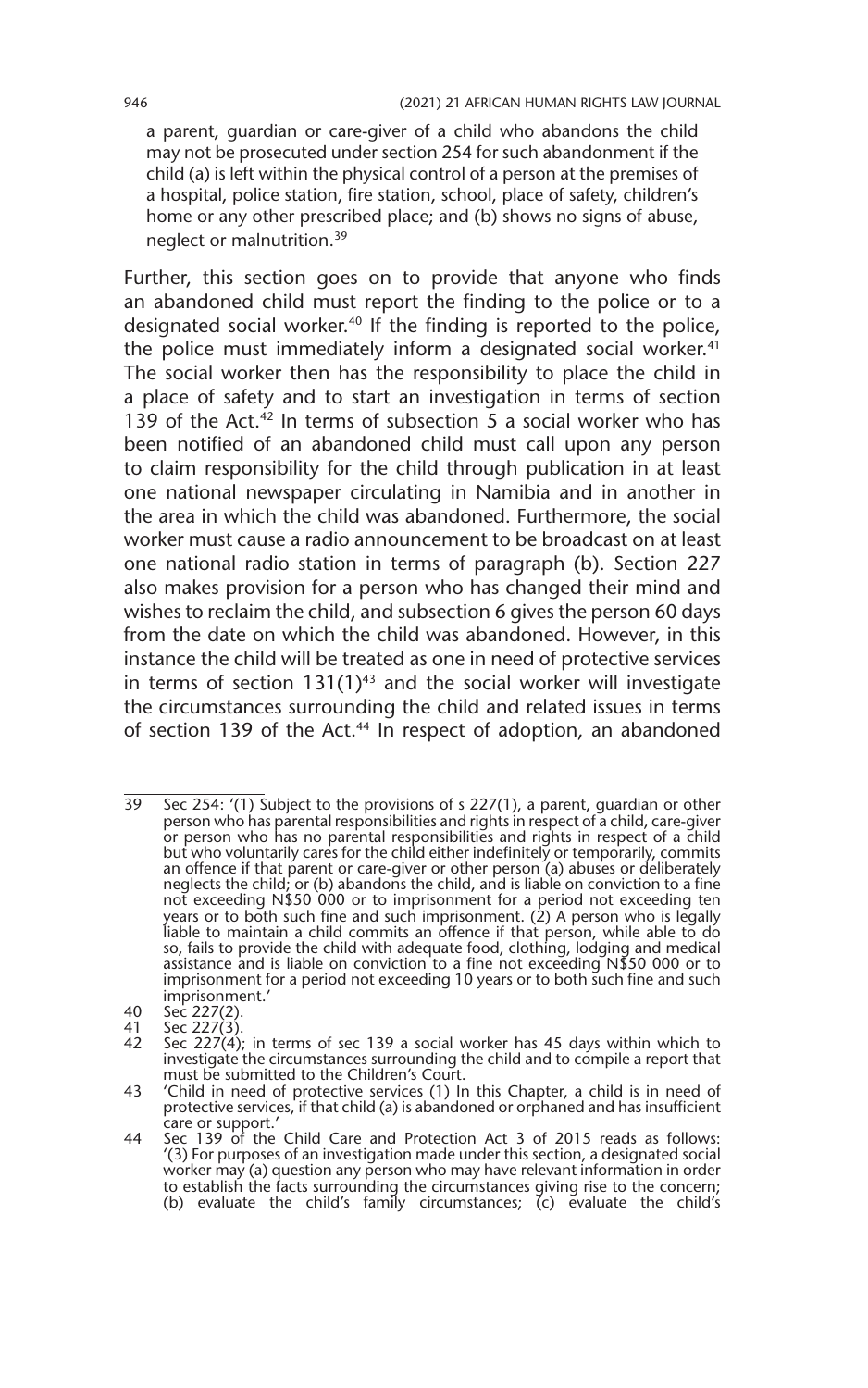child may not be made available for adoption immediately after abandonment. A period of 60 days must elapse before such a child may be put up for adoption. The 60 days commence from the date of the newspaper publication or the radio broadcast, whichever is the latest, and provided that no one has claimed responsibility for the child.45

It is evident that Namibia was faced with the issue of infant abandonment or baby-dumping and infanticide, as it had been referred to for a long time prior to the enactment of the safe haven laws in 2019.<sup>46</sup> Not only is the parliamentary debate of 2007 evidence, but case law dating back to 1941 is illustrative of this fact.<sup>47</sup> The Namibian safe haven legislation, although aimed at curbing unsafe abandonment, failed to deal with certain pertinent issues such as the maximum age of the child that may be abandoned under the safe haven laws. No mention is made of an age requirement which could create a problem similar to the one experienced in the state of Nebraska where initially no age requirement was stipulated and resulted in older children being abandoned by their parents.<sup>48</sup> The law is not clear as to the procedure to follow should the child show signs of abuse, neglect or malnutrition, although it can be inferred that the person abandoning the child will not enjoy immunity from prosecution. The Namibian safe haven law obviously excludes the possible use of baby safes or baby boxes since it specifies that the child must be left in the physical control of a person at the premises. This stipulation could deter desperate women who do not want to be

45 Sec 227(7).<br>46 The case of

environmental circumstances; (d) identify sources who may verify any alleged neglect, maltreatment or abuse of the child; (e) identify the level of risk to the child's safety or well-being; (f) identify actual and potential protective and supportive factors in the home and broader environment to minimise risk to the child; (g) make an assessment of the child's developmental, therapeutic and other needs; (h) request entry into any premises in order to obtain relevant information; (i) enter and search any premises without a warrant if there is good reason to believe that the delay involved in obtaining a warrant would prevent the obtaining of relevant information which is critical to the investigation, but search of a building or structure used as residence, may not be carried out without a warrant, unless the owner or occupier of the residence, has consented to the search or the designated social worker on reasonable grounds believes that a warrant will be granted if applied for and that delay in obtaining such warrant would defeat the objects of the search; (j) be accompanied by a member of the police; and (k) recommend any appropriate protective measures or intervention as provided for in this Act.'

<sup>46</sup> The case of Nangombe of Ovamboland, Northern Namibia as summarised by M McKittrick & F Shingenge 'Faithful daughter, murdering mother: Transgression and social control in colonial Namibia' in W Woodward, P Hayes & G Minkley (eds) *Deep histories: Gender and colonialism in Southern Africa* (2002) 205; also<br>M McKittrick 'Faithful daughter, murdering mother: Transgression and social<br>control in colonial Namibia' (1999) 40 *Journal of African Hist Glaco* 1993 NR 141, *S v Shaningwa* 2006 2 NR 552.

<sup>47</sup> As above.

<sup>48</sup> Donnelly (n 29) 775-776; Neal (n 29) 353; further see Cornett (n 29) 833.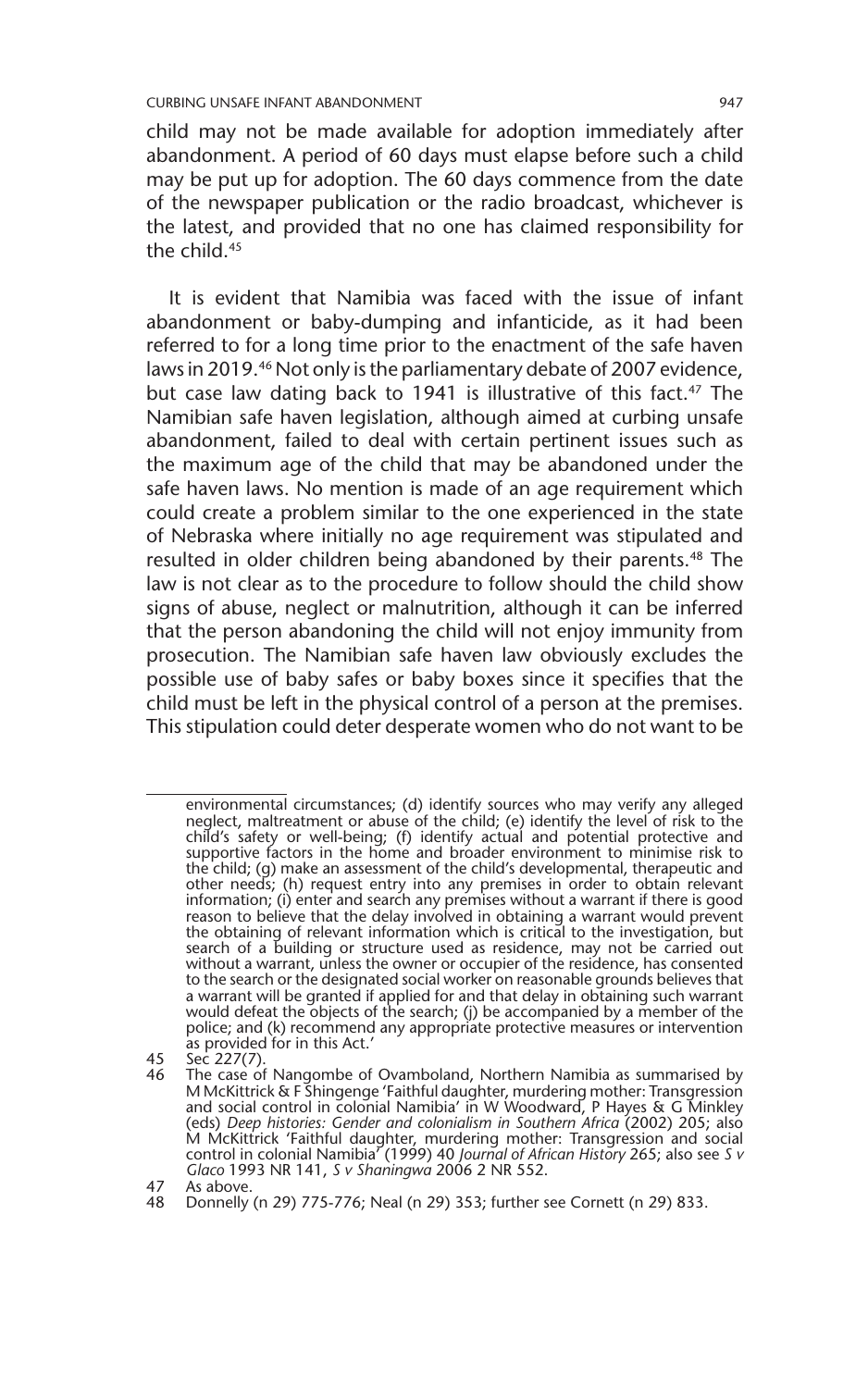identified when abandoning their children from using safe havens. It also does not make provision for leaving certain non-identifying, or in some cases even identifying, information to help promote the protection of the child's right to knowledge of his or her origins, although this is an optional requirement and the parent is not forced to leave such information. In a similar vein, it does not guarantee the anonymity of the relinquishing person or mother, which could result in greater confidence in using safe havens rather than unsafely abandoning a child.

Further, Namibian law does not specify how it may be verified that someone is the parent of the child when they later seek to reclaim the child in terms of section 227(6), although section 139 states that a social worker must conduct an investigation. By issuing the parent with a unique number when they abandon the child so that if they wish to reclaim the child they have only to produce the unique number as proof, could be a possible solution.<sup>49</sup> Furthermore, the Namibian safe haven law fails to indicate what happens to mothers who fail to abandon their children safely in accordance with these laws. Should it be assumed that these mothers will be charged with abandonment and face the full force of the law because of the existence of a safe alternative or is there a time period for awareness to be created about these new laws that will allow for leniency to be shown mothers?

Namibian safe haven laws serve as a corrective for the South African legislature on aspects of these laws which should not be erroneously omitted and which other aspects require greater consideration and thought. For a properly-functioning law that succeeds in its aim of saving the lives of infants, factors such as age, procedures and consequences form essential components. Nevertheless, Namibia has taken a step in the right direction by enacting these laws to save the lives of infants being abandoned in life-threatening situations.

#### **5 South African law pertaining to the abandonment of infants**

From Roman times there have been dramatic changes in relation to the attitude to infanticide and infant abandonment; according to Roman-Dutch law it became punishable by death, depending on where an infant was abandoned.<sup>50</sup> English law saw a change in the

<sup>49</sup> This is an example of what is done in the state of California. In this regard, see California Health and Safety Code sec 1255.7(b)(1).

<sup>50</sup> See eg J van der Linden *Institutes of Holland* (1904) 2.5.13.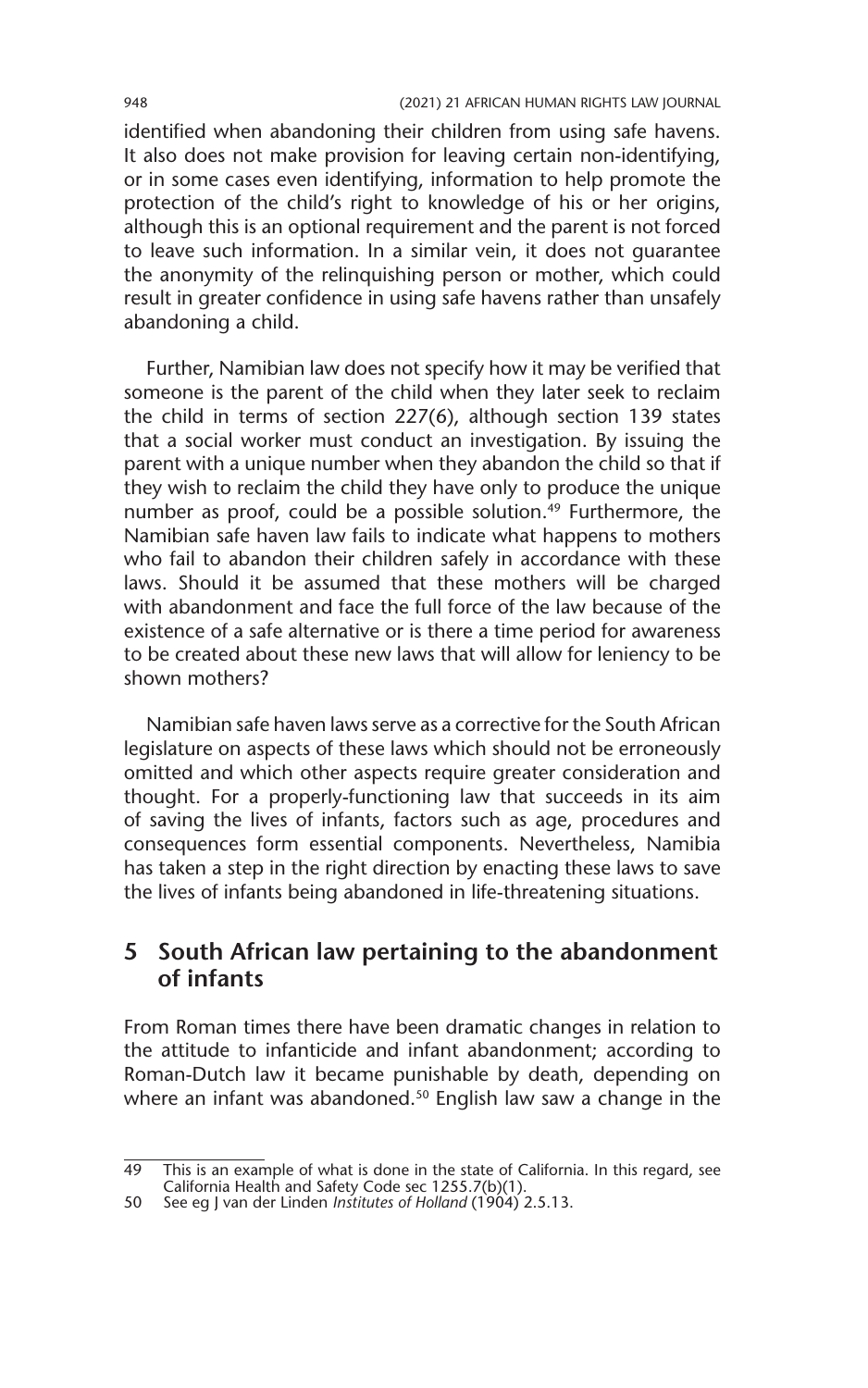attitude of the legislature and the way in which these matters were dealt with by the courts by introducing the crime of infanticide.<sup>51</sup> The recognition of the crime of infanticide saw the introduction of evidence of leniency shown mothers on the grounds of the effects of childbirth and lactation.52 A verdict of infanticide was less harsh than one of murder.53 Later South African law introduced the death penalty for the killing or abandonment of infants as there existed no distinction between child murder and other forms of murder.<sup>54</sup> However, this changed with the introduction of the crime of concealment of birth,<sup>55</sup> which meant that mothers no longer were subject to the death penalty. The crime of concealment of birth required refining and over the years with each case, the framework of this 'new' crime was established.

An overview of the case law illustrates the empathy with which matters were adjudicated.<sup>56</sup> The circumstances of the women and their true intent traced in each case before a verdict was rendered.<sup>57</sup> In most cases women acted out of desperation and confusion. According to the case law, if a child is found alive, concealment of birth is not a competent verdict. $58$  In addition, the actions of the accused are crucial in the rendering of such a verdict. If the accused discloses the fact that she gave birth to a child and the location of the child, this negates a charge of concealment because she is not actually 'concealing' such birth.<sup>59</sup> Further, concealment of birth can serve as an alternative charge to murder, depending on the circumstances of the case. Another issue that was addressed was the fact that only the mother can be found guilty of the crime of concealment of birth.<sup>60</sup> This does not cater to a situation where someone else, such as the father or grandmother, removes a child from the mother and

<sup>51</sup> See C van der Westhuizen 'An historical overview of infanticide in South Africa' (2009) 15 *Fundamina* 174, 182-185 for a look at the history of abandonment and infanticide in English law.

<sup>52</sup> SD Sclater 'Infanticide and insanity in 19th century England' in F Ebtehaj et al (eds) *Birth rites and rights* (2011) 219. Medical knowledge of what is now referred to as post-natal depression took shape in the 19th century where it was first referred to as puerperal insanity.

<sup>53</sup> See eg the Infanticide Act of 1922.

<sup>54</sup> See P van der Spuy 'Infanticide, slavery and the politics of reproduction at Cape Colony, South Africa, in the 1820s' in M Jackson (ed) *Infanticide: Historical perspectives on child murder and concealment, 1550-*2000 (2002 reprinted 2005) 131; Van der Westhuizen (n 51) 174, 188.

<sup>55</sup> Cape Ordinance 10 of 1845.<br>56 Rex v Arends 1913 CPD 194

<sup>56</sup> *Rex v Arends* 1913 CPD 194 (*Arends*); *Rex v Verrooi* 1913 CPD 864 (*Verrooi*); *Rex v Moses* 1919 CPD 81 (*Moses*); and see especially *Rex v Williams* 1920 EDL 80 (*Williams*) where the Court altered a sentence of six months' imprisonment with hard labour to one of three weeks with hard labour on the grounds that the previous sentence was too severe.

<sup>57</sup> As above.

<sup>58</sup> *Arends*; also see *Verrooi* (n 56)*.*

<sup>59</sup> *Rex v Emma Madimetae* 1919 TPD 60 (*Madimetae*).

<sup>60</sup> *Moses* (n 56).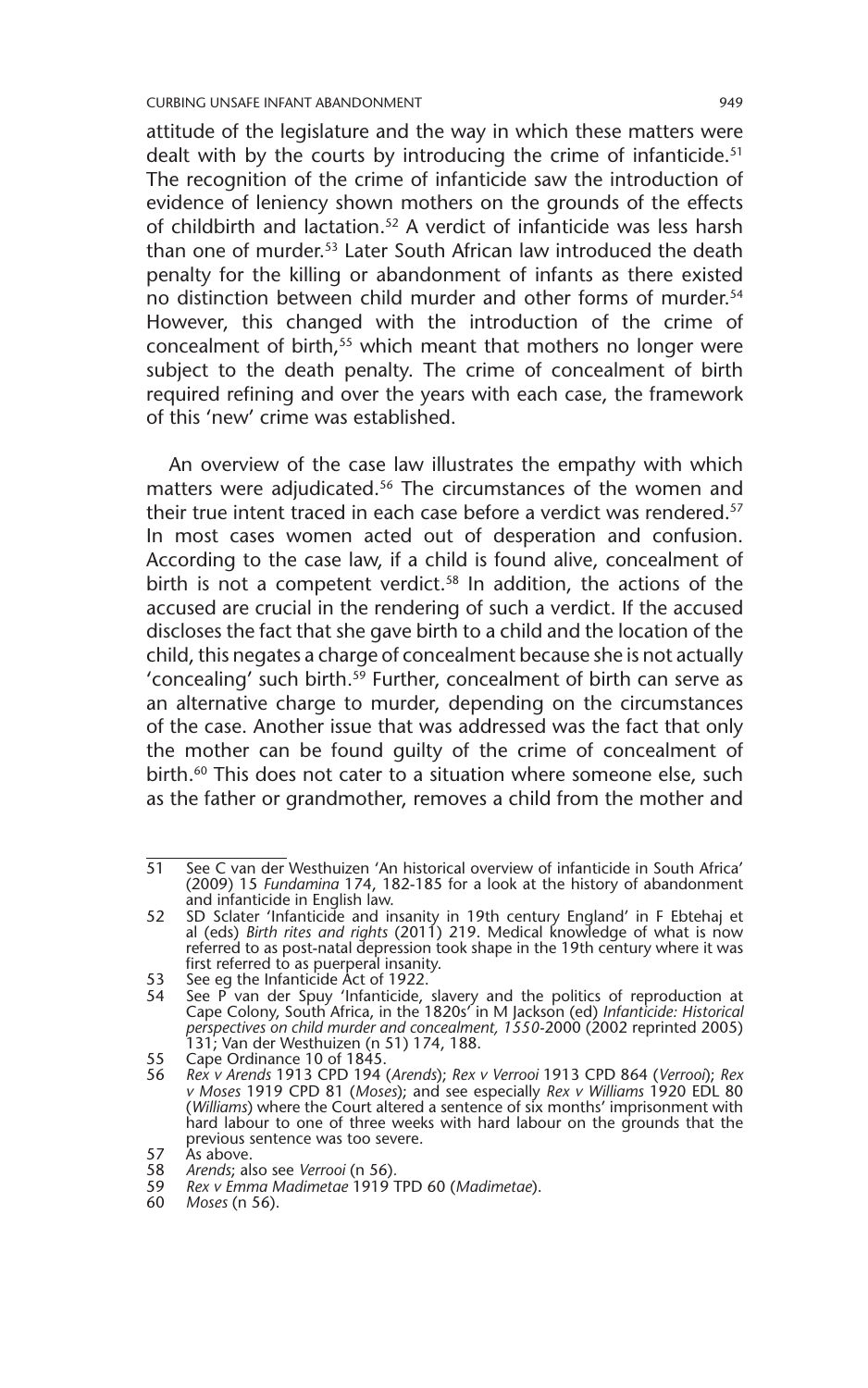abandons the child. However, section 305(3) of the Children's Act 38 of 2005 provides that *anyone* may be charged with the abandonment of a child and, therefore, sufficiently covers this aspect, and if this child dies, murder, attempted murder or culpable homicide may be an appropriate charge.

The crime of concealment of birth has not been shown to curb abandonment, as the number of concealment of birth cases does not match the estimated number of abandonments, which can be due to a number of factors. First, if a child is found alive, it will not amount to concealment of birth. Second, if the body of a child is found in an open area such as a toilet, drain or open field, a charge of concealment of birth may not be appropriate. Lastly, a huge challenge to a charge of concealment of birth is identifying and locating the mother. In terms of South African law, a mother may still be charged with murder, attempted murder or culpable homicide for abandoning her child.

South African law does have a separate crime of infanticide contained in section 239 of the Criminal Procedure Act.<sup>61</sup> As suggested by the judge in *S v Jokasi*, 62 this takes into account the circumstances of the mother at the time of abandoning the child, such as her emotional state, the effects of child birth and lactation.<sup>63</sup> Therefore, South African law as it pertains to children at one stage adopted a progressive approach by acknowledging the individual circumstances of a mother in a case as serious as that of the abandonment of a child leading to its death. The question then arises as to what has happened to the current law makers and the seeming indifference they exhibited by not recognising the needs of children and mothers. Consider that in 2020 out of a total of 83 infants found unsafely abandoned, only 34 were found alive and the other 49 were found dead. These are cases that were reported, but the majority of cases go unreported. From January to June 2021 a total of 37 infants were unsafely abandoned and of this total only 19 infants were found alive. According to further news reports in 2020 118 new-born infants were abandoned in South Africa's public hospitals.

These numbers are far higher than those experienced in Namibia, yet Namibian law makers saw a 'significant' problem and acted to

<sup>61</sup> Act 51 of 1977.

<sup>62</sup> 1987 (1) SA 431 (ZCS).

<sup>63</sup> Today it is referred to as post-natal depression, see Sclater (n 52) 219 for the history of this disease and its recognition as a line of defence in cases of infanticide.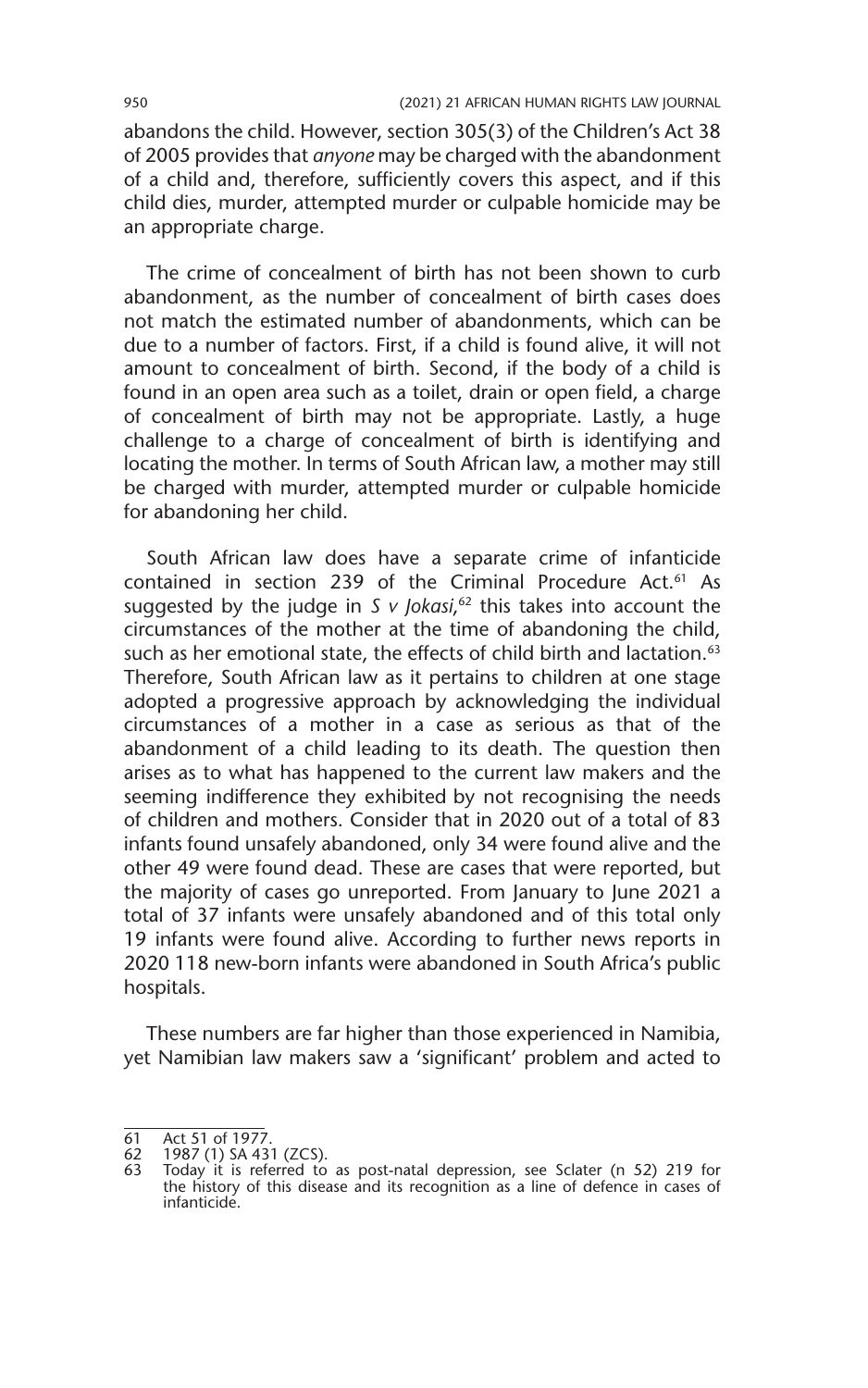curb the increasing rate of unsafe abandonment and in so doing ensured that children's lives are protected and mothers in desperate need are provided with a safe alternative. South Africa faces a dire situation where mothers who find themselves in a desperate situation have no other option but to unsafely abandon an infant.

 A study undertaken by Blackie has revealed that some of the causes of child abandonment in South Africa are 'restrictive legislation, poverty, mass urbanisation, high levels of violence, including rape, extreme gender inequality, HIV/AIDS and diminishing family support'.<sup>64</sup> With the proposed implementation of baby safes and safe haven laws and with proper awareness brought to the existence of these laws, if the mother still opts to abandon an infant in an unsafe location, a charge of murder, attempted murder or culpable homicide would be justified and this would, as a matter of consequence, question the necessity for the separate crimes of concealment of birth and infanticide.

Currently, infanticide and concealment of birth function as a less severe measure of dealing with unsafe infant abandonment in the face of no legal safe alternative. In the matter of *S v Molefe*<sup>65</sup> the Court attempted to iron out any uncertainties pertaining to the elements of the crime of concealment of birth. However, the Court was unsuccessful in providing clarity and left the elements of 'disposal' and 'child' unresolved. The link between concealment and abandonment exists in that, in order to conceal the existence of the child, the mother abandons the child – in other words, *gets rid of, discards, does away* with that child. In some examples the body of a child may be so severely decomposed that it is not known whether the child was still alive at the time of abandonment. In that case a charge of concealment of birth may find application. This law neither acts as a deterrent to mothers who are desperate, nor is it enforceable because in most cases the mother cannot be located.

In terms of the Draft Children's Amendment Bill<sup>66</sup> an extended definition of the terms an 'abandoned child' as well as an 'orphan' is suggested. The impact of these changes will be financial in nature, placing an even greater burden on the state to provide adequate support to these children and still not prevent the practice of unsafe abandonment continuing.67

<sup>64</sup> Blackie (n 9), where it was found that 3 500 babies were abandoned in 2010 and out of a total of 200 babies abandoned in Soweto and Johannesburg monthly, only 60 are found alive.

<sup>65 2012 2</sup> SACR 574 GNP.<br>66 2018 and 2019.

<sup>66</sup>  $2018$  and 2019.<br>66  $2018$  and 2019.

Sec 5(3) of the Choice on Termination of Pregnancy Act 92 of 1996.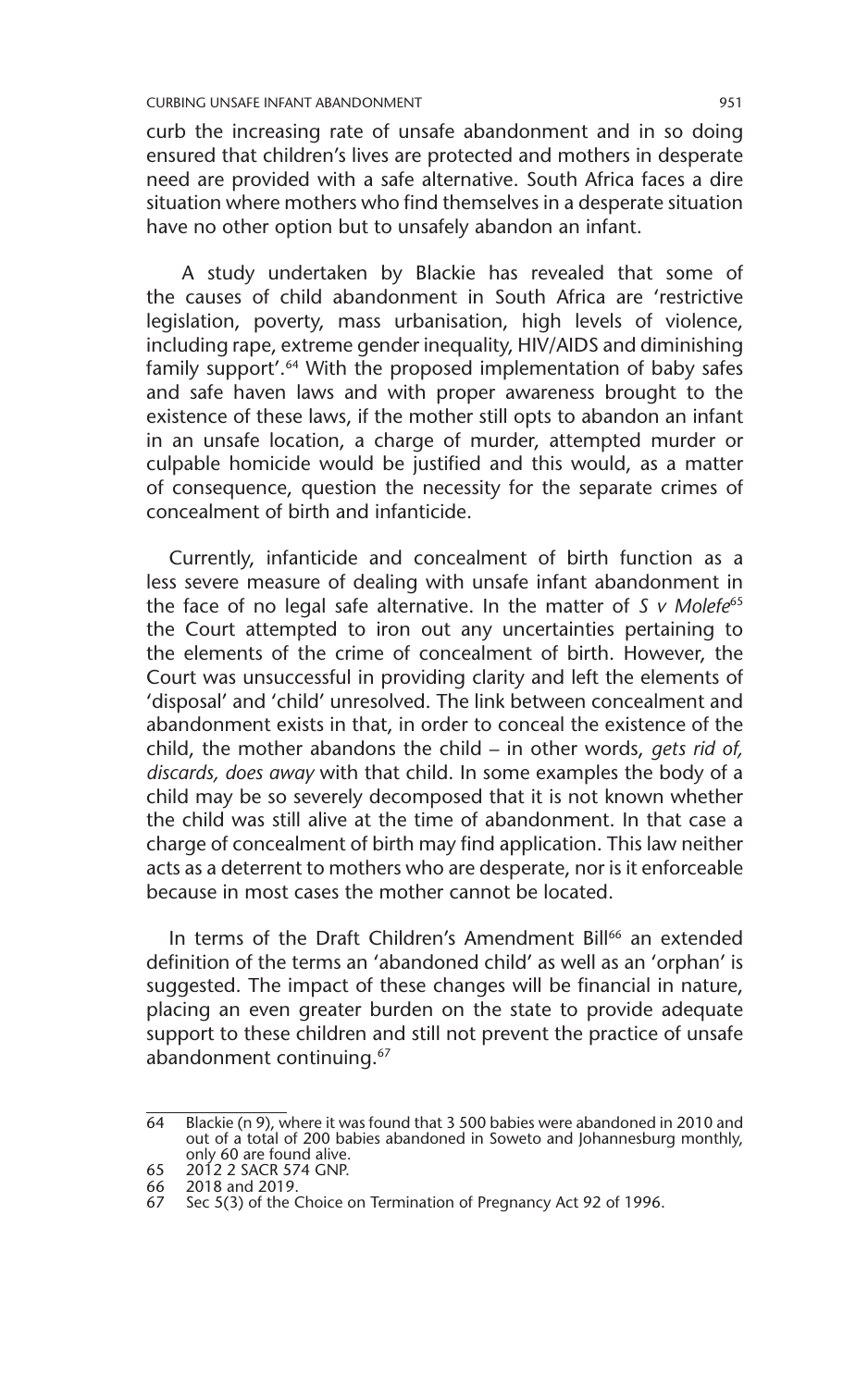With abandonment on the rise, it is easy to deduce that whatever options are available in lieu of abandonment, are not being utilised. Such options include adoption and abortion. An obstacle to adoption is the permission requirement, in that a minor must have the required consent of her parent or guardian should she choose to give her child up for adoption<sup>68</sup> but the same minor does not need the consent of a parent or guardian should she wish to procure an abortion.

The accompanying message sent by these laws is that adoption is not an accepted practice and perhaps even treated as a last resort whereas procuring an abortion is preferred. This notion is further supported when looking at the proposed amendments in the Draft Children's Amendment Bill.69

South African law is purely reactive in the realm of the abandonment of infants. Concealment of birth and abandonment cannot be prosecuted if the mother or anyone else cannot be located, thus the current laws are ineffective.

#### **6 Conclusion**

Namibia has developed a safe haven law to curb the issue of unsafe infant abandonment and ultimately save the lives of infants who are at risk of being dumped.<sup>70</sup> Although these laws are far from perfect and omit crucial details, it is submitted that it is a step in the right direction. As with many states in the US it is only after initial implementation that the laws may subsequently be tailored to meet the needs of the specific state. In fact, these challenges may only be amplified after initial implementation. Namibia's laws provide

<sup>68</sup> Sec 233 of the Children's Act 38 of 2005; W Rosenberg 'The legal regulation of infant abandonment in South Africa' LLD thesis, University of Johannesburg, 2020 474.

<sup>69</sup> Rosenberg (n 68) 474; specifically with reference to the proposed amendment to sec 249(2)(b)-(g), which suggests that no consideration be paid in respect of adoption, which will ultimately cause adoption services to cease to exist. The emphasis on adoption fist came in the 1970s, prompted by the child's right to a family; see also J Goldstein, A Freud & AJ Solnit (eds) *Beyond the best interests of the child* (1973). Morgan has argued that adoption should be seen as a public declaration by the family that they are committed to care for the child; see P Morgan *Adoption and the care of children: The British and American experience* (1998); J Lewis 'Adoption: The nature of policy shifts in England and Wales, 1972-2002' in A Bainham (ed) *Parents and children* (2008) 567. In both the US and the UK it is argued that the state is a bad parent; see IM Schwartz & G Fishman *Kids raised by the government* (1999). Research has shown that<br>children prefer adoption as opposed to foster care because of the stability and<br>security it provides. See J Triselotis & M Hill 'Contrasting adopt and residential rearing' in DM Brodzinsky & MD Schechter (eds) *The psychology of adoption* (1990) 107.

<sup>70</sup> Child Care and Protection Act of 2015.